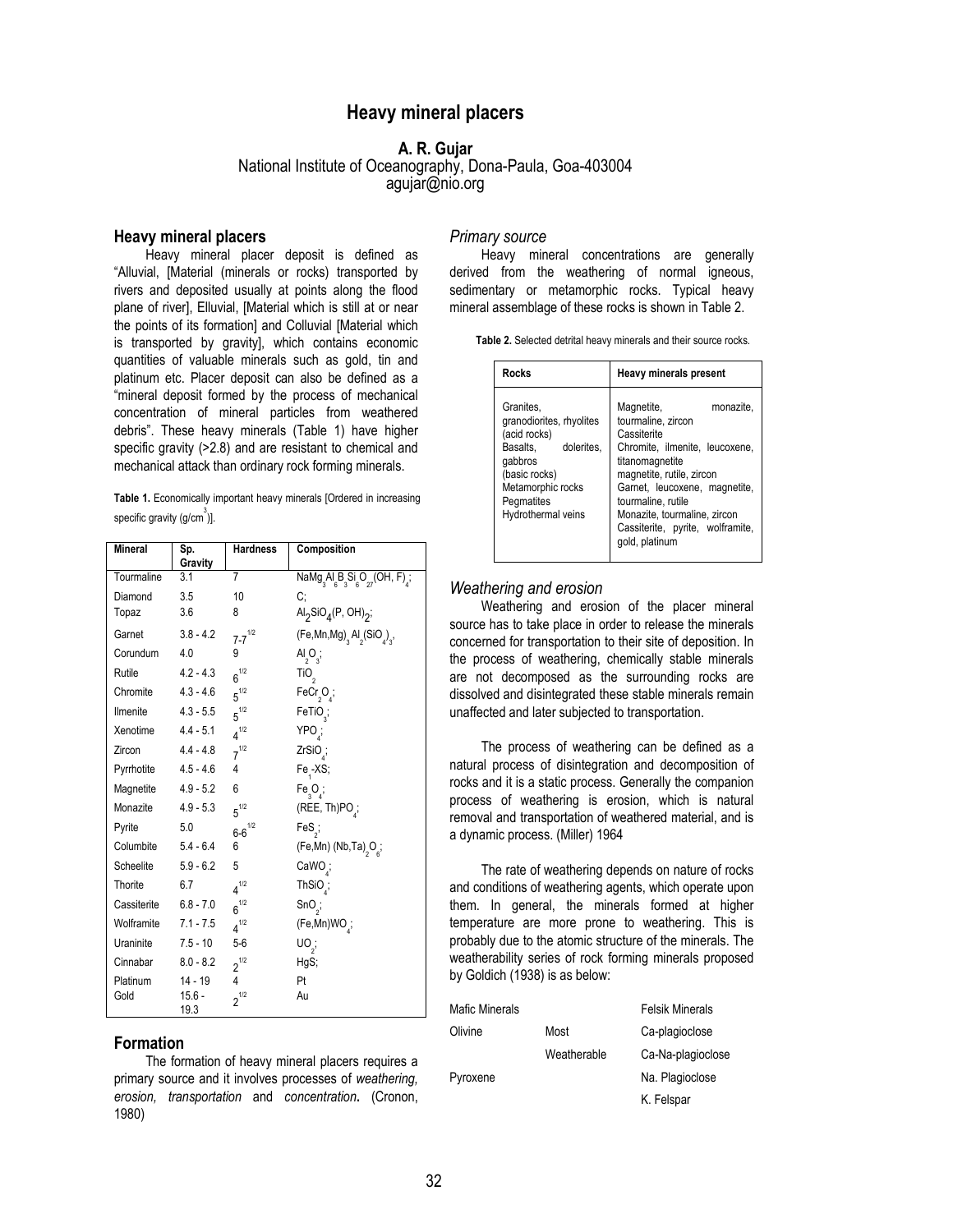| Amphibole      |             | Muscovite |  |
|----------------|-------------|-----------|--|
|                |             | Quartz    |  |
| <b>Biotite</b> | Least       |           |  |
|                | Weatherable |           |  |
| $\sim$ $\sim$  |             |           |  |

Atmospheric gases and temperature changes are the outstanding weathering agents. Additional help is provided by water and its dissolved chemicals. Depending upon the agencies involved the weathering process is broadly divided into two types:

1) Mechanical weathering/physical weathering, and

### 2) Chemical weathering.

#### *Mechanical weathering*

Breaking up of the rock with little or no changes in its composition. It is more confined to the regions of cold climates. Agencies that are carrying out mechanical weathering are freezing of water, temperature change, mechanical action caused by organisms and trees etc. Less important agencies are lightning and impact of raindrops etc.

### *Freezing of water*

In cold climates and on mountain tops, (in the subzero temperature zone). Alternate freezing and thawing of water results in breaking up of rocks. Hard rock contains many joints and fractures. Surface water may fill such openings and on freezing this water expand by 9.2% of its volume and exerts high pressure, which may widen the opening or joints. Repeated freezing and thawing finally breaks the rock into fragments. (Macdonald, 1983)

#### *Temperature change*

*Temperature variations at the earths surface range from about -200c to +500c* when rock is subject totemperature changes, all parts of the rock do not expand and contract at equal rates and therefore repetitive stresses of various intensities are set up which cause rock to break. This process is effective in barren and desert areas, where temperatures are more than  $40^{\circ}$ C during day time.

#### *Mechanical action of organisms*

Both directly and indirectly plants and animals accomplish considerable work of rock disintegration. Tree trunks and roots insert themselves in rock cracks and as they grow they exert pressure, which finally leads to disintegration. The impact of other processes like lightning and raindrops are relatively less significant.

#### *Chemical weathering*

Chemical weathering results in breaking up of the rock with change in the composition. It is more active in warm and humid climates where rainfall is more and contains significant quantity of CO<sub>2</sub> (Carbon dioxide). This maximum rainfall nourishes plant life, which assist chemical activity. Agencies that are carrying out chemical weathering are i) Solution (rain water  $+$  CO<sub>2</sub> + decomposed organic acid which acts as solvent for limestones or calcareous sand stones) and ii) carbonation, oxidation and hydration.

### *Solution*

Gases like oxygen and carbon dioxide get dissolved with rainwater and it becomes weak solution of carbonic acid which acts as solvent. Sometimes the solvent power is increased by the presence of other acids formed by decomposition of organic matter. When such water acts on rocks, calcareous or lime material is dissolved resulting in disintegration of rock. (Holmes, 1965)

#### *Carbonation, oxidation and hydration*

Carbon dioxide (carbolic acid), which occurs in air, has power of chemically uniting with some minerals. Thus, rock-containing calcium, iron with which carbolic acid combines to form carbonates of calcium and iron, are easily taken into solution and rock crumbles. (Miller 1964)

Oxygen occurs in air and dissolved in water which combines with other chemical elements like iron in minerals like Pyrite, nornblande, mica, augite etc and disintigrate common example is rusting of iron, where iron combines with oxygen and water.

The process of hydration consists of chemical union of water with certain compounds like iron in minerals where iron reacts with oxygen to form iron oxide and then unites with water to become brown hydrated iron oxide, which is removed. (Miller 1964)

#### *Transport*

Transport of placer minerals takes place mainly by running water and with hot dry winds. The unstable products of primary source are removed by aqueous processes, leaving behind chemically stable minerals called placers. These stable minerals either remain in residual particle or get transported by streams. Further, agitation within the stream causes settling of heavy minerals to the bottom and continuously enrich the deposit by removing lighter fractions. Transport process will move the placer minerals to beach zone and may even transport further offshore (Cronan 1980)

# *Concentration*

Once liberated from parent rock, placer minerals get concentrated by hydraulic processes primarily because of density contrasts with lighter silicates with which they generally occur. Settling velocity of any grains immersed in water will depend upon their density if shape and surface textures are similar following the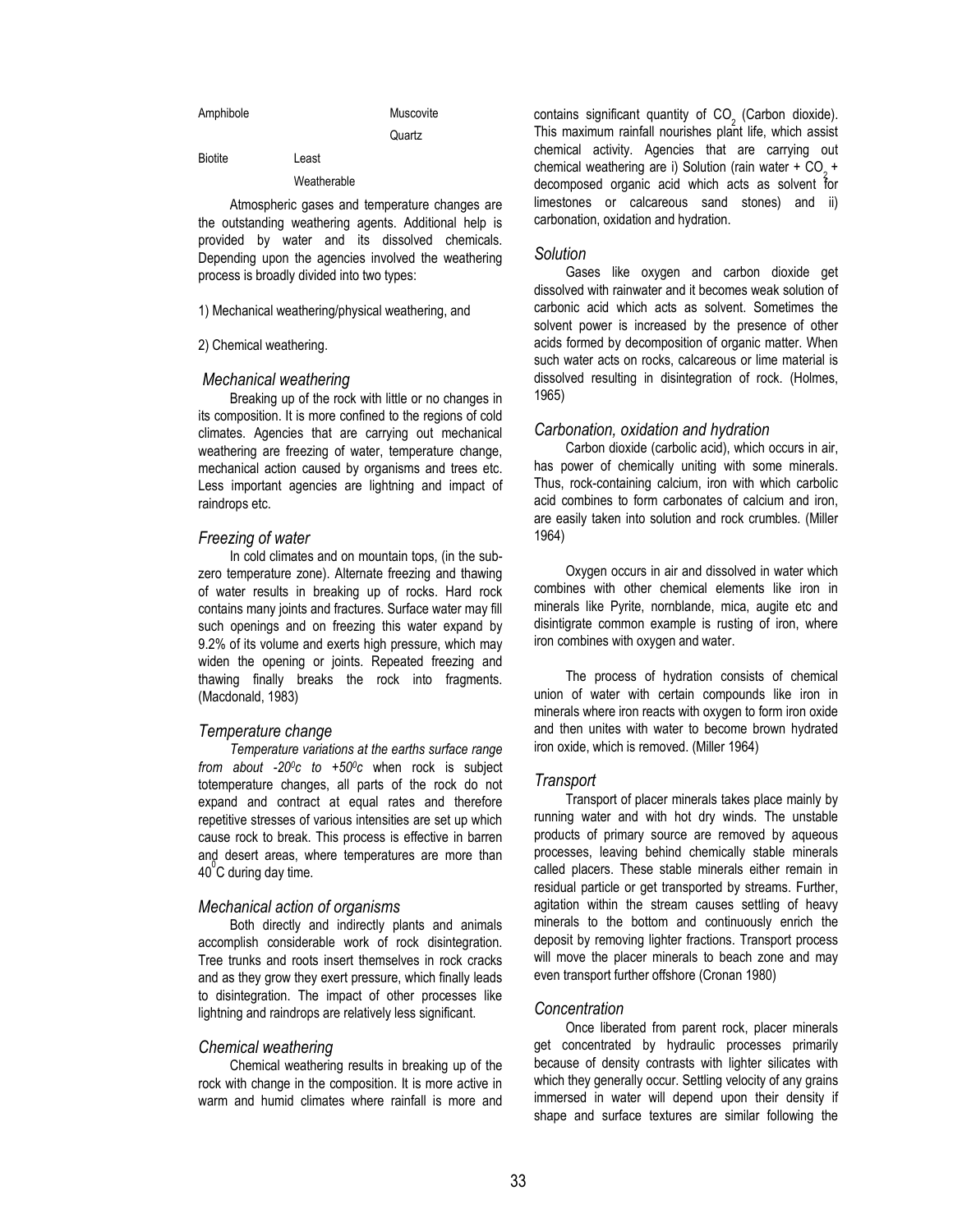Stroke's law. Consequently, the size of the grains that settles together on the bed will be inverse function of their density. During transport down the rivers or offshore, a decrease in the energy level of environment can lead to their deposition.

The minerals are also selectively concentrated by sifting and winnowing away the fine-grained constituents or by gravity settling in case of large particles. In this process, the minerals, which are initially widely dispersed, get concentrated into deposit of ore grade. This process is more effective on beaches and in the nearshore zone where wave action is predominant. As water depth increases, the energy level of depositional environment decreases. As a result, the opportunity of selective concentration of mineral reduces.

### *Rivers*

Concentration of placer minerals occurs locally in the rivers draining through suitable source area and where the energy level in the river drops sufficiently to allow placers to settle down, e.g., Stream placers of golds, Cassiterite. Emery and Noakes (1968). Rivers and streams are the most favorable environment for heavy minerals. During the period of sea level lowering many rivers drained out across the area, what is now submerged and known as continental shelf. Some of these rivers were draining through mineralized area on land and before their submergence got placer minerals deposited in their valleys just as some rivers do it on land today and the placers in buried valleys are formed (Fig.1).

# *Beaches*

Placer mineral formation on beaches results due to process of selective sorting of beach sediments in the inter tidal zone due to waves and currents. During this process the lighter minerals are removed to the offshore, leaving behind the heavy minerals [Fig.1]. Beaches are favorable sites for light heavy minerals, e.g., ilmenite, magnetite, rutile, zircon etc. whose specific gravity ranges between 4.2 to 6. Moderate to high energy environmental conditions exist on beaches and such conditions are required to concentrate placer minerals in to a rich deposit. ( Emery and Noakes, 1968) But seasonal and latitudinal effects can influence beach placer mineral processes (Cronan, 1980)

# *Offshore areas*

As indicated before, drowned river valleys containing placer minerals occurs on some continental shelves, eg. cassiterite of Cornwell [U.K. and S.E. Asia]. The second occurrence of offshore placer comprises those formed in the past on ancient beaches but now submerged. Many continental shelves contain submerged terraces, which were once, beaches and are generally parallel to the present coast eg. Ratnagiri coast, Maharashtra, India (Ramana et.al; 1990, Gujar and Guptha 1993)Placer concentration of limited size can be occur due to submarine erosion of mineralized bed rocks on the sea floor. In addition transport of placer minerals from land and their deposition in the offshore or by submergence of coastal tract. Offshore placer deposits can be formed eg. Offshore ilmenite deposits of Konkan Maharashtra. (Siddiquie et.a; 1982, Rajamanickam, 1983, Gujar 1996 and references cited therein).

# **Classification**

Heavy mineral placers are grouped according to their sp. gravity into three groups: (Emery and Noakes, 1963)

Heavy.Heavy minerals (Sp.gr. 6.8 –21.): Platinum, Gold, Cassiterite

Light heavy minerals (Sp.gr. 4.2 – 5.3): Ilmenite, Zircon, Rutile, Monazite

Gemstone (Sp.gr. 2.9 – 4.1): Diamonds.

### *Heavy Heavy minerals*

This group consists of minerals and metals like gold, platinum, and cassiterite. These placers occur mainly in streams, near to their source, because of their high sp. gravity. Intrusive igneous rocks and metamorphic rocks are mostly the primary source for heavy placers (Table 3).

**Table 3.** Important Placer Deposits of the world.

| Country         | Climatic zone          | Mineral                                                  | <b>Present Studies</b>                                                                                       |  |
|-----------------|------------------------|----------------------------------------------------------|--------------------------------------------------------------------------------------------------------------|--|
|                 |                        | Deposit                                                  |                                                                                                              |  |
| Australia       | Arid/temperate         | Ilmenite,<br>zircon<br>Monazite,<br>rutile               | Onshore<br>deposits<br>Offshore<br>exploited.<br>exploration completed<br>in some parts.                     |  |
| Canada          | Glacial, cold          | Gold.<br>cassiterite                                     | <b>Exploration completed</b>                                                                                 |  |
| China           | Humid<br>temperature   | Zircon.<br>ilmenite                                      | Offshore<br>exploration<br>in process                                                                        |  |
| India           | Humid tropical         | Ilmenite<br>magnetite,<br>zircon,<br>monazite,<br>rutile | Onshore<br>deposits<br>exploitation,<br>under<br>exploration<br>offshore<br>completed<br>in<br>some<br>areas |  |
| Indonesia       | Humid tropical         | Cassiterite                                              | Exploitation<br>in<br>progress                                                                               |  |
| Japan           | Humid tropical         | Ilmenite.<br>magnetite                                   | Exploration<br>completed,<br>exploitation<br>few<br>at<br>places in progress.                                |  |
| Malaysia        | Humid tropical         | Cassiterite                                              | <b>Exploration in process</b>                                                                                |  |
| New<br>Zealand  | Arid/temperate         | Gold.<br>ilmenite.<br>Zircon,                            | <b>Exploration in process</b>                                                                                |  |
| South<br>Africa | Arid/Humid<br>tropical | Diamond,<br>ilmenite.<br>zircon                          | Exploration in process<br>for<br>gemstones, and<br>for ilmenite & zircon<br>exploration completed            |  |
| Sri Lanka       | Humid tropical         | Ilmenite.<br>zircon,<br>monazite                         | Exploration complete<br>(partly)                                                                             |  |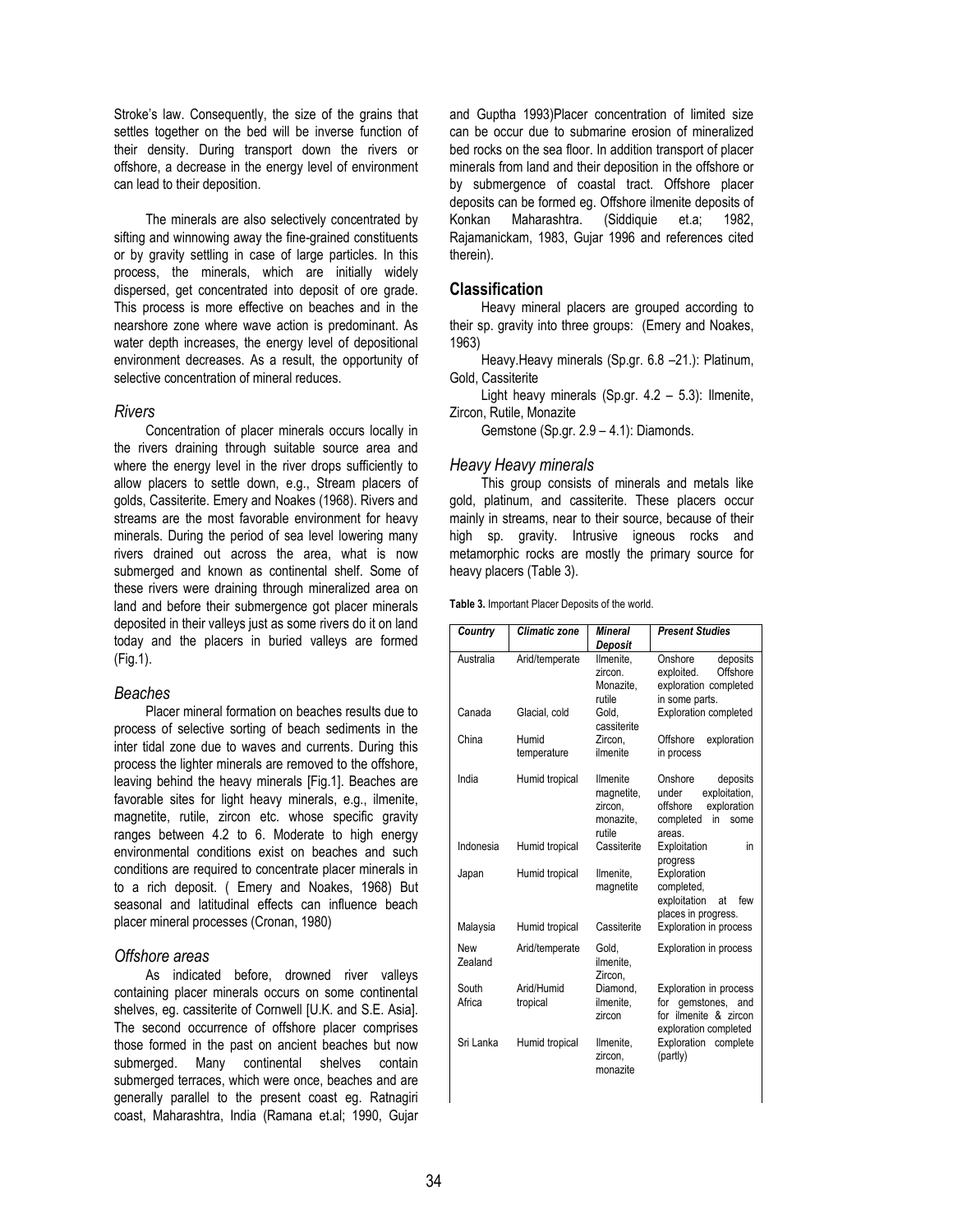| Country    | <b>Climatic zone</b>         | <b>Mineral</b><br>Deposit                                              | <b>Present Studies</b>                                                              |
|------------|------------------------------|------------------------------------------------------------------------|-------------------------------------------------------------------------------------|
| Thailand   | Humid tropical               | Cassiterite                                                            | Under exploitation                                                                  |
| <b>USA</b> | Glacial, humid<br>temperate. | Gold.<br>cassiterite.<br>platinum,<br>ilmenite<br>magnetite,<br>zircon | Exploitation<br>in<br>for<br>process<br>some<br>deposits. Exploration<br>completed. |

# *Light heavy minerals*

The group consists of minerals like ilmenite, rutile, zircon and monazite etc. The source of the light heavy minerals is crystalline rocks (Table 2). These mineral deposits can be transported for hundreds of kilometer from their source. Generally, these deposits are confined to beaches rather than to the streams, which is due to the fact that the light heavy minerals are slightly denser than quartz and felspar with which they are associated and a high energy environment of wider extent is needed to concentrate them (Table 3 & 4).

### *Gems*

This group consists of mainly diamonds, rubies, and sapphires. Out of these, only diamonds can be found in the areas far away from their primary source, because of their toughness and hardness, but other gemstones normally occur close to their source.

# **Names of minerals and their origin**

It is very interesting to know how these different placer minerals are named. The placer minerals are named after the (A) localities from where they were discovered, or (B) after the name of scientist who discovered or (C) from the distinguishing physical property or process.



**Fig. 1**. Environments of possible placer mineral occurrence. (a) Placers on raised beaches, (b) Placers on modern beaches, (c) Placers on submerged beaches, (d) Placers trapped in surface deressions on the sea floor (e) Placers in buried river valleys. Adapted from Cronan (1980)

**Table 4.** Important Placer Mineral Deposit of India

| <b>State</b>                           | <b>Mineral Deposit</b>               | <b>Present Status</b>                                                                                                                                                                                                                                                                                                                                                                         |  |  |
|----------------------------------------|--------------------------------------|-----------------------------------------------------------------------------------------------------------------------------------------------------------------------------------------------------------------------------------------------------------------------------------------------------------------------------------------------------------------------------------------------|--|--|
| Maharashtra                            | Ilmenite, magnetite                  | Onshore exploration completed                                                                                                                                                                                                                                                                                                                                                                 |  |  |
|                                        |                                      | Offshore exploration completed in north/central region.                                                                                                                                                                                                                                                                                                                                       |  |  |
| Goa                                    | Ilmenite, magnetite                  | Onshore exploration completed                                                                                                                                                                                                                                                                                                                                                                 |  |  |
| Kerala                                 | Ilmenite, magnetite,                 | Onshore exploration completed.                                                                                                                                                                                                                                                                                                                                                                |  |  |
| Chavara<br>deposits                    | monazite, rutile, zircon,<br>garnet. | Offshore exploration completed in selected areas. Exploitation from<br>beach deposits in progress.                                                                                                                                                                                                                                                                                            |  |  |
| Tamilnadu                              | Ilmenite, magnetite,                 | Onshore exploration completed. Exploitation of Garnet from                                                                                                                                                                                                                                                                                                                                    |  |  |
| Kusichi                                | monazite                             | selected areas.                                                                                                                                                                                                                                                                                                                                                                               |  |  |
| Orissa                                 | Ilmenite, rutile.                    | Onshore exploration completed                                                                                                                                                                                                                                                                                                                                                                 |  |  |
| Chattrapur<br>zircon, garnet, monazite |                                      | Offshore exploration partly completed                                                                                                                                                                                                                                                                                                                                                         |  |  |
| Gopalpur                               |                                      | Exploitation from beach deposit.                                                                                                                                                                                                                                                                                                                                                              |  |  |
| Andhra                                 | Magnetite,<br>garnet                 | Onshore and offshore exploitation completed from selected area                                                                                                                                                                                                                                                                                                                                |  |  |
| Pradesh                                |                                      |                                                                                                                                                                                                                                                                                                                                                                                               |  |  |
|                                        | magnetite                            | Onshore exploration almost completed in progress.                                                                                                                                                                                                                                                                                                                                             |  |  |
|                                        | Manavala<br>West Bengal              | rutile.<br>zircon,<br>garnet,<br>ilmenite, zircon<br>zircon,<br>Ilmenite, garnet,<br>$M_{\odot}$ $M_{\odot}$ $M_{\odot}$ $M_{\odot}$ $M_{\odot}$ $M_{\odot}$ $M_{\odot}$ $M_{\odot}$ $M_{\odot}$ $M_{\odot}$ $M_{\odot}$ $M_{\odot}$ $M_{\odot}$ $M_{\odot}$ $M_{\odot}$ $M_{\odot}$ $M_{\odot}$ $M_{\odot}$ $M_{\odot}$ $M_{\odot}$ $M_{\odot}$ $M_{\odot}$ $M_{\odot}$ $M_{\odot}$ $M_{\od$ |  |  |

Modified after Gujar (2002)

.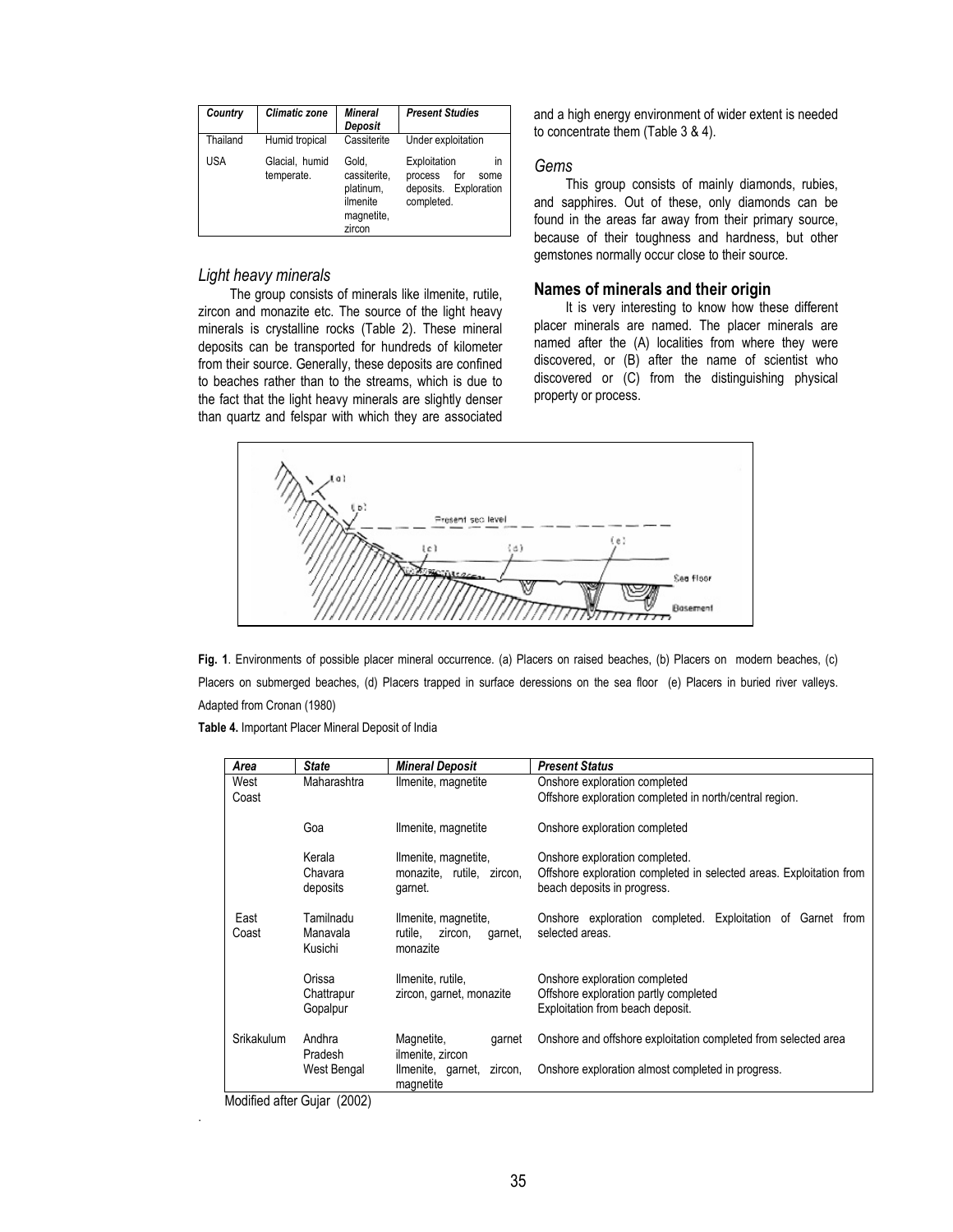A: - Ilmenite – After locality Ilmen mountains in USSR.

Almandite (garnet) - After the town Alabanda in ancient Asia.

Spessartite (garnet) - After locality – Spassart Dist in Germany. B: - Geikilite (ilmenite) – After Sir Arahibid Geikie (an English Geologist)

Andradite (garnet) – After Portuguese mineralogist JB de Andrade Silva

C: - Pyrophanite (ilmenite) – Greek word – Pyro – fire, phane-appear.

Rutile – Latin word Rutilus – golden red.

Magnetite – From being attracted to magnet.

Pyrope (garnet) – Greek word Pyropos fiery eyed

Grossularite (garnet) – Latin word Grossular – gooseberry

Monazite – Greek word 'Monazein' – to be alone

(isolated crystal were rare when first found)

Tourmaline – Singhalese – turmali-means water rolled gem.

# **Separation of heavy minerals**

Heavy minerals are minerals with specific gravity greater than that of quartz i.e. 2.65 or feldspar i.e. 2.76. A specific gravity of 2.8 is accepted as lower limit so any mineral with specific gravity more than 2.8 is heavy mineral. The method by which heavy minerals are separated in laboratory is the separation by heavy liquid (Table 5) and magnetic separation. The principle for

| Mediu<br>Benzol,<br>CCl <sub>4</sub><br>Xylene<br>$---$ do - |
|--------------------------------------------------------------|
|                                                              |
|                                                              |
|                                                              |
|                                                              |
|                                                              |
|                                                              |
|                                                              |
|                                                              |
| Water                                                        |
|                                                              |
|                                                              |
| Benzol,                                                      |
| Xylene                                                       |
| Water                                                        |
|                                                              |
|                                                              |
|                                                              |
|                                                              |
|                                                              |
| Water                                                        |
|                                                              |
|                                                              |
|                                                              |
|                                                              |

*For separation of heavy minerals in silt size (44 to 8 microns) (modified after Krumbein and Pettijohn, 1938)* 

liquid separation is that "*minerals with different specific gravities can be separated from each other by liquid whose specific gravity lies between the two minerals. The heavy mineral sink to the bottom and lighter minerals floats at the surface*". The apparatus used is known as the separating funnel.

The heavy minerals thus separated are washed with methyl alcohol to remove coating of bromoform or other liquid used on grains dried and then subjected to magnetic separation. Magnetic separation is based on the principle that "*a large variety of minerals can be separated from one another on the basis of their magnetic susceptibility*". Here with hand magnet, highly magnetized minerals like magnetite are separated. And other minerals with distinctive magnetic susceptibility are separated from one another using 'Isodynamic separator' on different settings following Rasenblum (1958) and Flinter (1959). The detailed procedure is given by Hutchinson (1974)

# **Utilization of heavy minerals**

Placers are restricted to areas because of special geological conditions required for their formation. They are easy for exploitation compared to the land deposits where mining involves lot of expenditure. As they are highly concentrated, the average grade of offshore deposits mined are atleast twice as high as the other land deposits.

Heavy minerals are of great value in studying 1. Provenance 2. Transport history of sediments 3. Weathering history of sediments and 4. In correlation and paleogeographic studies (Folk 1968). In addition to their use in solving academic and scientific problems, they are used for variety of industries like metal (for production of alloys), ceramics, refractories, nuclear power, biomedical, etc. From the defence point of view, ilmenite, rutile and monazite are considered as strategic minerals. Ilmenite and rutile are used as ores for titanium. Because of its high strength/weight ratio, good corrosion resistance, fatigue strength and moderate modulus of elasticity, titanium is preferred in aero-alloys, rocket parts, cutting tools and marine industries. Titanium is also used in pigment industry. Monazite is a nuclear mineral, which is mainly used as chief source of Thorium in atomic reactors in addition to photoelectric cells and gas mantles. Garnet due to this tendency of breaking into small pieces with sharp, angular and uneven faces is used as abrasive in leather industry besides its use as gemstone. Zircon due to its high melting point is used in refractory industry for preparation of heavy media in coal washing plants. Kyanite and sillimanite are used for the production of high duty refractory material and mullites, which are extensively used in metallurgical and glass industry. Chromite is used as ore for chromium in the manufacture of special steel and in the plating. Cassiterite is an oxide tin ore. The use of some important heavy minerals is shown in Table 6.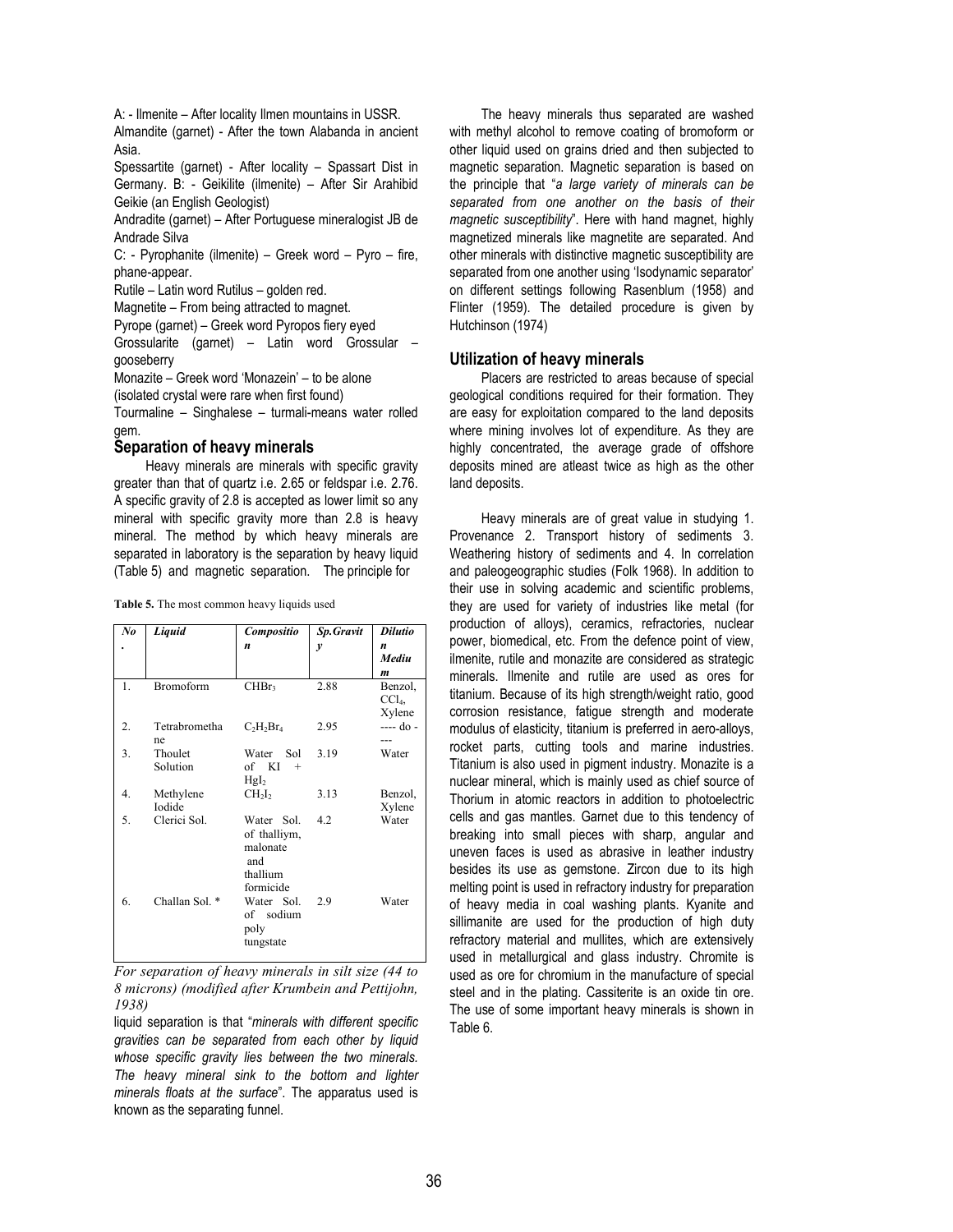#### **Table 6.** Uses of various heavy minerals.

|                  | Name                                                                                                                                  | <b>Ilmenite</b>                                                                                       | Rutile | Leuco-<br>xene                                                        | Zircon                                                                                                                                                 | Monazite                                                                                                                                     | Garnet                                                | Sillimanite              |
|------------------|---------------------------------------------------------------------------------------------------------------------------------------|-------------------------------------------------------------------------------------------------------|--------|-----------------------------------------------------------------------|--------------------------------------------------------------------------------------------------------------------------------------------------------|----------------------------------------------------------------------------------------------------------------------------------------------|-------------------------------------------------------|--------------------------|
| Non-metals       | Titanium<br>Ore Minerals<br>Ti02 pigment<br>Surface coatings<br>Plastics and paper<br>Industry<br>Drilling (oil wells)<br>Slag & flux |                                                                                                       |        |                                                                       | Zirconium<br>Pigment<br>Ceramics<br>Chemicals &<br>Compounds<br>Refractories (steel<br>and glass works)<br>Toiletries,<br>Medicine, tanning<br>and oil | <b>REE &amp;Thorium</b><br>Petroleum<br>Industry<br>Misc.metal<br>Ceramics<br>Illuminations<br>Electronics<br>Polishing &<br>Colouring glass | Abrasive<br>Abrasive Sand<br>blasting Water<br>filter | Refractory<br>Refractory |
| Nuclear<br>Metal |                                                                                                                                       | Power plant equipment<br>And Structural material:<br>Metallurgical use                                |        | As cladding Material<br>(hafnium free);<br>Hafnium as control<br>rods | Source for<br>Ree and<br>thorium,<br>Nuclear fuel.<br>Control rods.<br>Reactor<br>Components                                                           |                                                                                                                                              |                                                       |                          |
|                  | Non-nuclear                                                                                                                           | Metallurgical alloys<br>Aerospace<br>Chemical and desalination<br>Plant<br>Biomedical food and marine |        | Alloys<br>Chemical<br>Industry<br>Photo flash<br><b>Bulb</b>          | Alloys<br>Super alloys<br>Super<br>Conductors<br>Permanent<br>magnet                                                                                   |                                                                                                                                              |                                                       |                          |

#### **Contributions by NIO**

Along the west coast of India the National Institute of Oceanography has successfully completed exploration for on-shore and off-shore heavy mineral placers for a stretch of 130km from Jaigad to Vijaydurg (1978-1991) and the results of the explorations are very encouraging and has been published in many National and International Journals. The important/ significant results of this work are summarized below.

 Promising onshore deposits (5.0 million tones) of ilmenite are proved between Jaigad and Vijaydurg.

❖ Extensive geological and geophysical explorations was carried out for 130 km long strip covering 13 bays to check the offshore extension of the promising beach placers (the details of the beach placer is indicated in Table 1) by using highly sophisticated techniques (bathymetry, shallow seismic, magnetics, side scan soner and vibro coring and with mini ranger system for position fixing at 250m grid).

 Heavy mineral rich sand (with upto 64% of ilmenite extends in the offshore upto a water depth of 10- 13m (3 to 5 km lateral extension).

 Shallow seismic profile indicated sand thickness to the order of 5 to 10m. Magnetic profiles established a positive co-relation between magnetic anomalies and heavy mineral concentration.

❖ Inferred reserves of the ilmenite to 1m sand thickness in the sand covered areas, of 94 km2 are to the tune of 12.5million tonnes. Ore beneficiation studies indicate that ilmenite is suitable for its conversion to synthetic rutile.

 Recent onshore exploration for 105 km stretch from Vijaydurg to Reddi in South Maharashtra has proved 0.5 million tonnes of ilmenite, 0.9 million tonnes of magnetite and in that area for the first time in the country the occurrence of Chromite as a placer mineral is reported.

# **References**

- Cronan DS (1980). Underwater Minerals. Academic Press, London.
- Emery KO and Noakes LC (1968). Economic placer deposits of the continental shelf. In: Technical bulletin, Economic commission for Asia and Far East, pp 95 – 111.
- Flinter BH (1959). The magnetic separation of some alluvial minerals in Malaya. American mineralogist 44: 738 – 751.
- Folk RL (1968). Petrology of sedimentary rocks. Hemphil Austin Texas.
- Goldich SS (1938). A study in rock weathering. Journal of Geology 46: 17 – 58.
- Gujar AR and Guptha MVSN (1993). Evidence of climatic change during Holocene in the nearshore regions of konkan. Giornale di Geologia 55: (2) 11 – 17.
- Gujar AR (1996). Heavy mineral placers in the near areas of south Konkan, Maharashtra: Their nature of distribution,